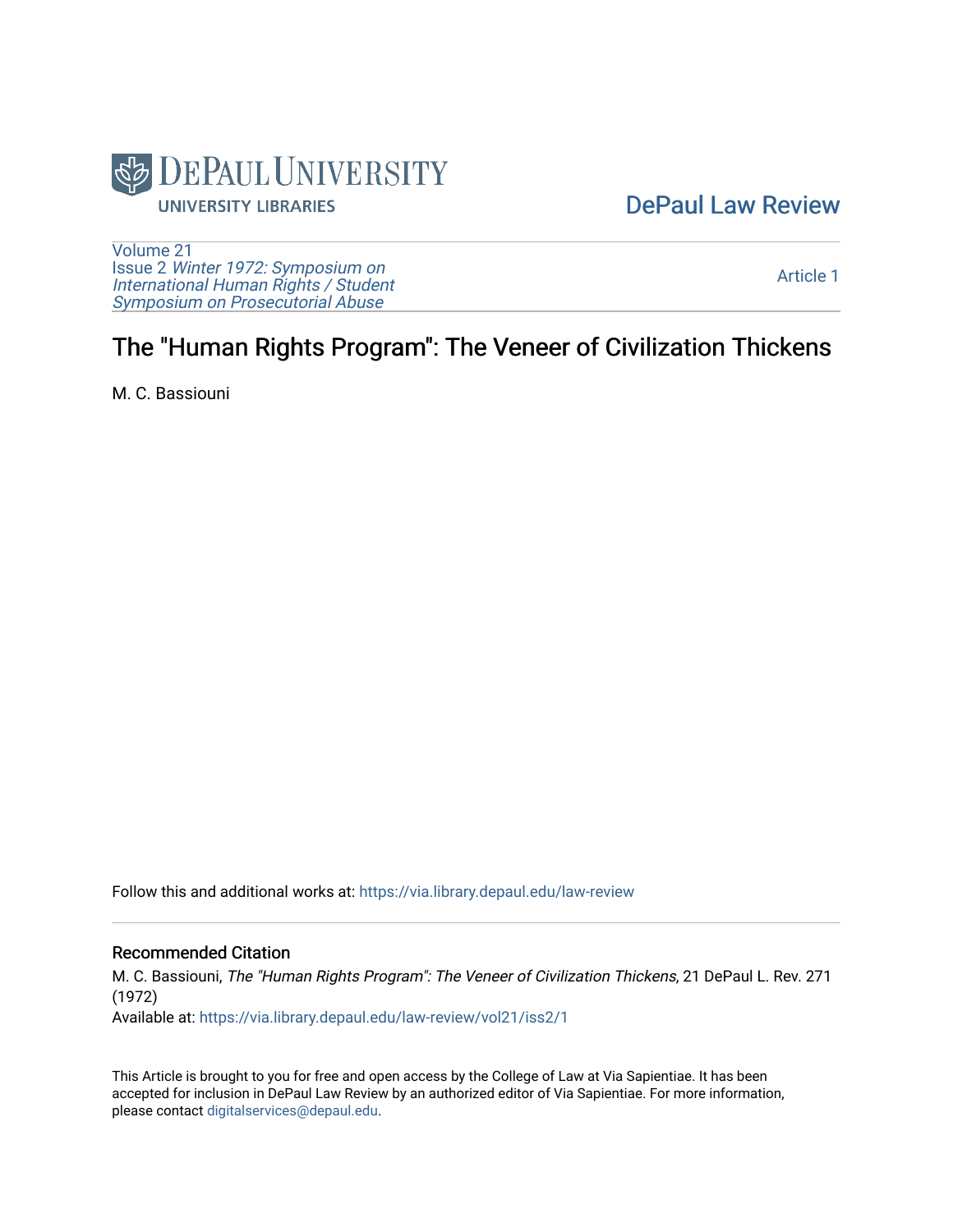## THE **"HUMAN** RIGHTS PROGRAM": THE **VENEER** OF **CIVILIZATION THICKENS**

#### M. **C. BASSIOUNI\***

**HE STRUGGLE for human rights is recorded in the history of** mankind. Throughout that history, the relentless pursuit of human rights appears as the most consistent manifestation of human aspirations.<sup>1</sup>

What is "human rights?" It is everything-life, liberty, human dignity, and justice. It encompasses all that which pertains to mankind in its universal context and is, therefore, universal in scope and application. To those who ascribe to the values of life only things material, this definition may appear esoteric. Beyond that, however, all that which touches upon the quality of life, in an inclusive sense, is ultimately a question of human rights.

In his article entitled *Ideological Interpretation of Human Rights,* Professor Cornelius Murphy demonstrates the significance of ideology as the philosophical foundation of human rights. Divergent ideologies provide different premises as a basis for the theory, application, and interpretative implementation of human rights. The author rightly implies that a naturalistic perspective of mankind is at the very foundation of human rights. As such, these rights should be advanced on a basis which transcends mere phenomenological awareness of the existence of man. This demonstrates the author's philosophical bend, who rejects the existential approach and relies on the premise that human rights stem from naturally endowed,

*<sup>\*</sup> Professor of Law, De Paul University; 1972 Guest Scholar, Woodrow Wilson International Center for scholars; 1971 Visiting Professor of Law, New York University School of Law; 1970 Fulbright-Hays Visiting Professor of International Criminal Law, the University of Freiburg (Germany).* **Author of** CRIMINAL LAW **AND ITS PROCESSES:** THE **LAW** OF **PUBLIC** ORDER **(1969);** THE **LAW OF** DISSENT **AND RIOTS (1971).**

**<sup>1.</sup> DEL** Russo, INTERNATIONAL PROTECTION **OF** HUMAN RIGHTS **(1971);** ROB-**ERTSON,** HUMAN RIGHTS IN PERSPECTIVE: **AN** HISTORICAL **INTRODUCTION (1965);** and VERZIJL, HUMAN RIGHTS IN HISTORICAL PERSPECTIVE: DOCUMENTS (1958).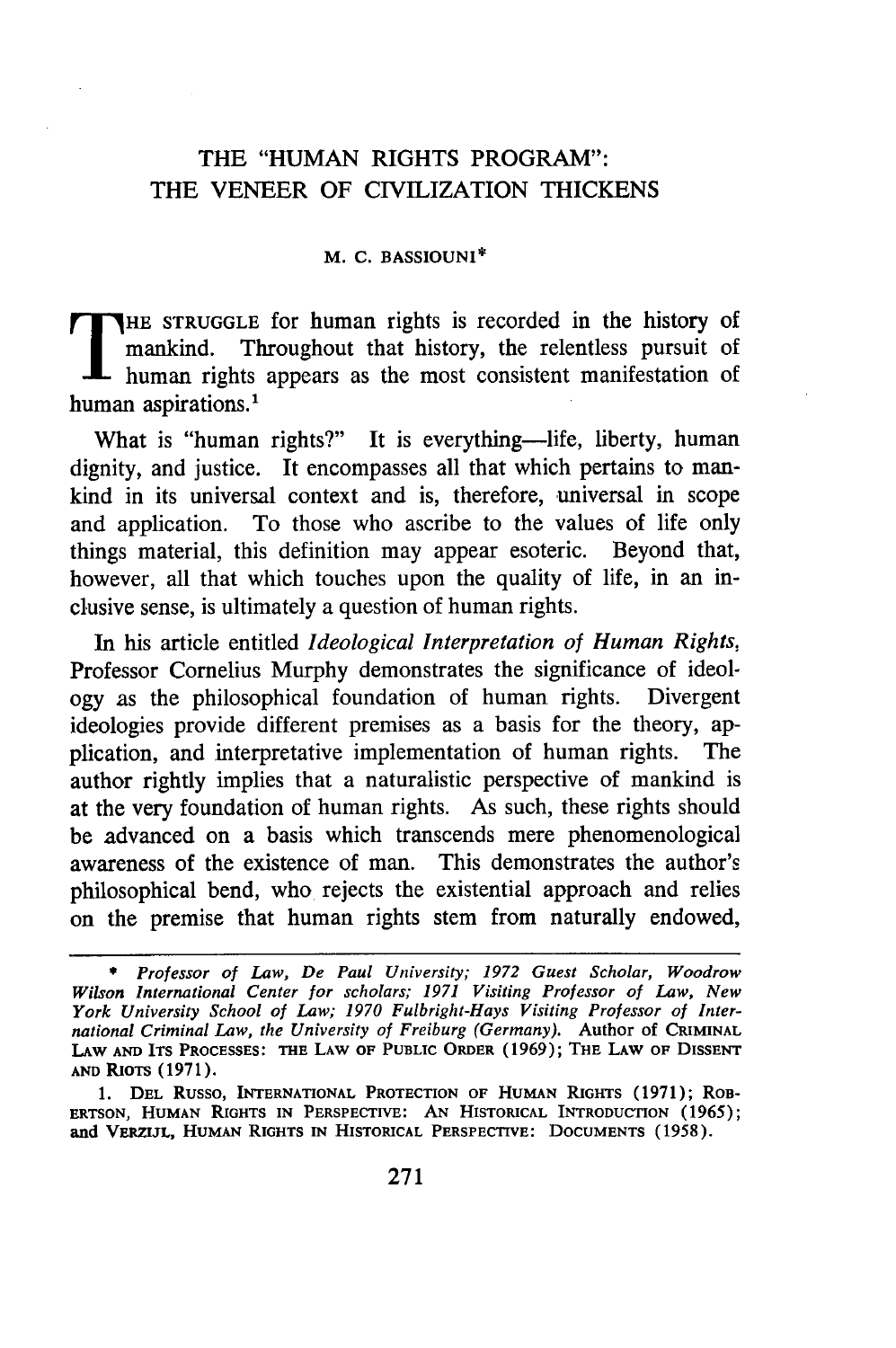inalienable rights inherent to mankind. The author also advances the concept that human rights are the embodiment of commonly shared values: they have been recognized as world community aspirations because they emanate from the basic values of mankind. This, however, is a sociological appraisal which may find itself in conflict with a pure natural law theory. The author concludes that human rights bridge the ideological gap between Marxist and Western European conceptions of democracy. His discussion of what appears to be the extremities of the ideological gap is limited to a contrast between certain basic positions advanced by the proponents of Western democracy and Marxist conceptions. It must be noted, however, that these two ideological currents rest on European cultural values and ignore other cultural values, such as Muslim conceptions and Asian philosophies.' Even so, Professor Murphy's thesis is valid because human rights can be the meeting ground for different political ideologies.

The era of human rights cannot be limited in time, as some authors advance. All too often the statement is made with reference to human rights that it is the product of the period between World War I and the present. This is not true. Aristotle spoke of human rights, as did Cicero, St. Augustine, and E1-Shaybani.3 These and others advanced the cause of humanitarian regulation of armed conflicts. Grotius,<sup>4</sup> one of the acknowledged founders of contemporary International Law, discussed rules of warfare in reliance on the writings of Vittoria and Suarez, who were Aristotelian Thomistic theorists and who also borrowed from the Arabs many a humanitarian notion.<sup>5</sup>

The last few decades, however, have seen the culmination of a

*<sup>2.</sup> See* **SINHA,** NEW **NATIONS AND** THE LAW **OF NATIONS** (1967); Bassiouni, *Islam: Concept, Law and World Habeas Corpus* (with an introduction by M. Zaffrulla Khan, Chief Justice of the International Court of Justice) 1 **RUTGER CAMDEN** L.J. 160 (1969); Carlston, *World Order and International Law,* 20 J. **LEGAL ED. 1** (1967).

*<sup>3.</sup> See* RHYNE, **INTERNATIONAL** LAW 23-24 (1971) wherein this historical development is retraced. *See also* **KHADDURI,** THE ISLAMIC LAW OF NATIONS **749-805** (1966) which contains a translation of EI-Shaybani's case method, teaching of international law.

<sup>4.</sup> GROTIUS, DE JURE BELLI AC PACIS LIBRI TRES (2d ed. F.W. Kelsey Transl. 1964).

**<sup>5.</sup> See** RHYNE, *supra* **note 3.**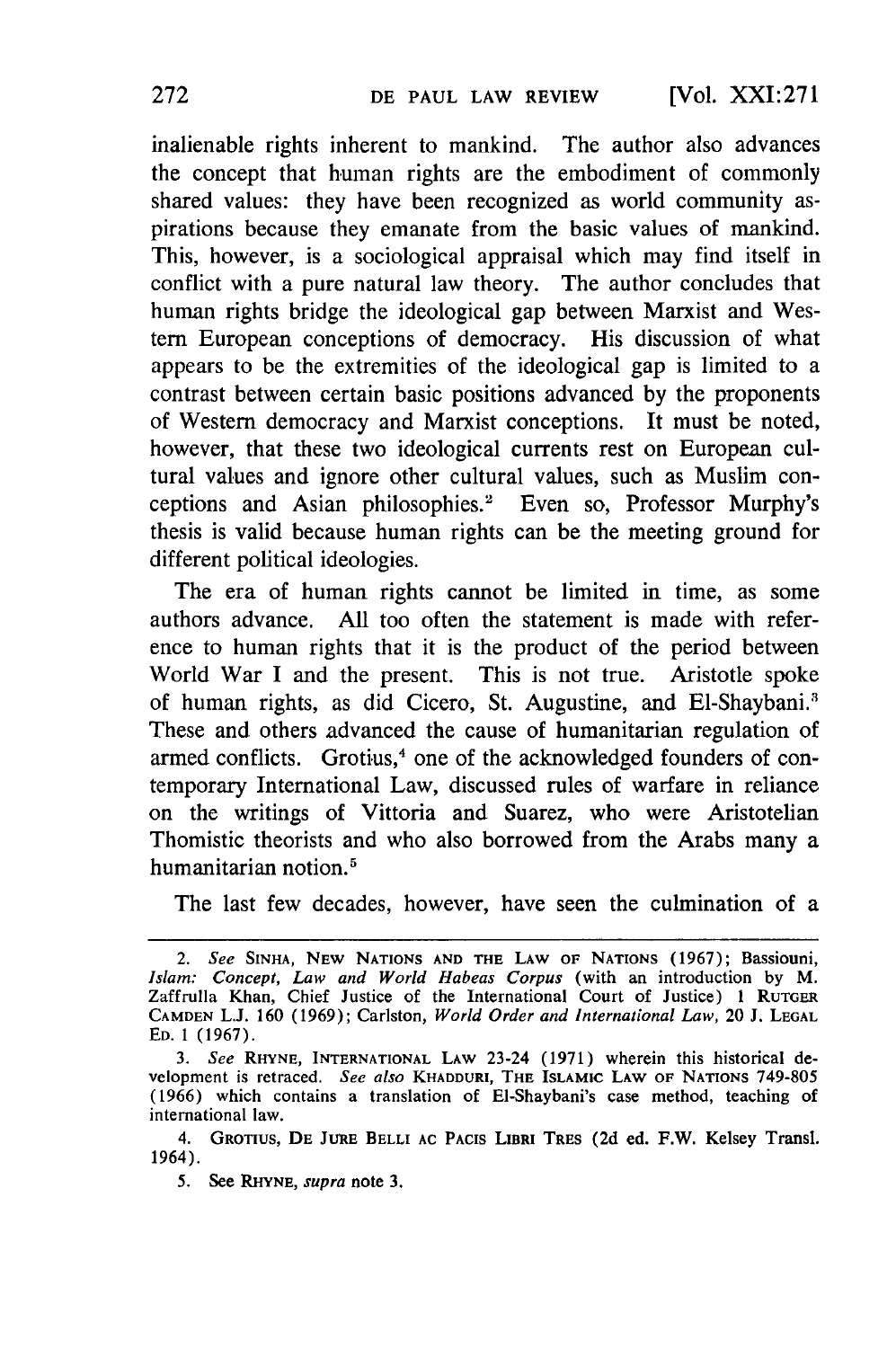notion which constitutes the most significant development in the World Community since early man's socialization, *i.e.,* the emergence of the individual as a recognized juridical unit endowed with certain rights and prerogatives.' This challenge to the traditional notion of state sovereignty has been the foundation of the "Human Rights Program." Since the individual became a recognized subject of the international legal order, it followed that basic human rights could no longer be violated by authoritative decision-makers acting under the protection of the national sovereignty doctrine.<sup>7</sup>

This development is not due in small measure to the realization that deprivatory conditions which affected specific groups revealed the corollary between such conditions and threats to world order. Indeed, it is constantly made clearer by contemporary events that serious and persistent violations of human rights threaten world peace. It should be noted, however, that the emergence of human rights followed the application of the principle of individual international responsibility for international crimes. The Nuremburg and Tokyo war crimes trials were based on this principle, and individual violators could no longer argue that they were acting as representatives of a state or in obedience to superior orders.' With individual responsibility established, the claim for individual rights could no longer be skirted **by** the world community as being exclusively a matter of domestic law. Among the many precepts for which Nuremberg and Tokyo stand is the formal acknowledgment of the rational nexus between individual responsibility and individual rights. The punishability of the individual under international law precipitated the demands for sanctions to protect the individual from violations of human rights. The fundamental proclamation of

**1971]**

*<sup>6.</sup>* See, e.g., Jessup, *The Subjects of a Modern Law of Nations,* 45 **MICH.** L. REV. 383 (1947); Lauterpacht, The Subjects of the Law of Nations, 63 **L.Q.** REV. 438 (1947); Tucker, *Has the Individual Become the Subject* of International *Law?,* 34 U. **CIN.** L. REV. 341 (1965). For a Russian perspective, *see* Korowicz, *The Problem of* the International Personality of *Individuals, 50* AM. **J. INT'L.** L. 533 (1956).

*<sup>7.</sup>* See **DEL** Russo, supra note 1; and DROST, THE CRIME OF **STATE; PENAL PROTECTION FOR FUNDAMENTAL** FREEDOMS OF **PERSONS AND PEOPLES (1959).**

**<sup>8.</sup>** WOETZEL, **NUREMBERO** TRIALS **IN** INTERNATIONAL **LAW** (1965); and Bassiouni, The War Power and the *Law of War: Theory and Realism,* 18 **DE PAUL L.** REV. **188 (1968)** (with **references at 195).** *See also* Dinstein, The *Defense* of "Obedience to Superior *Orders"* in **INTERNATIONAL LAW** (1965).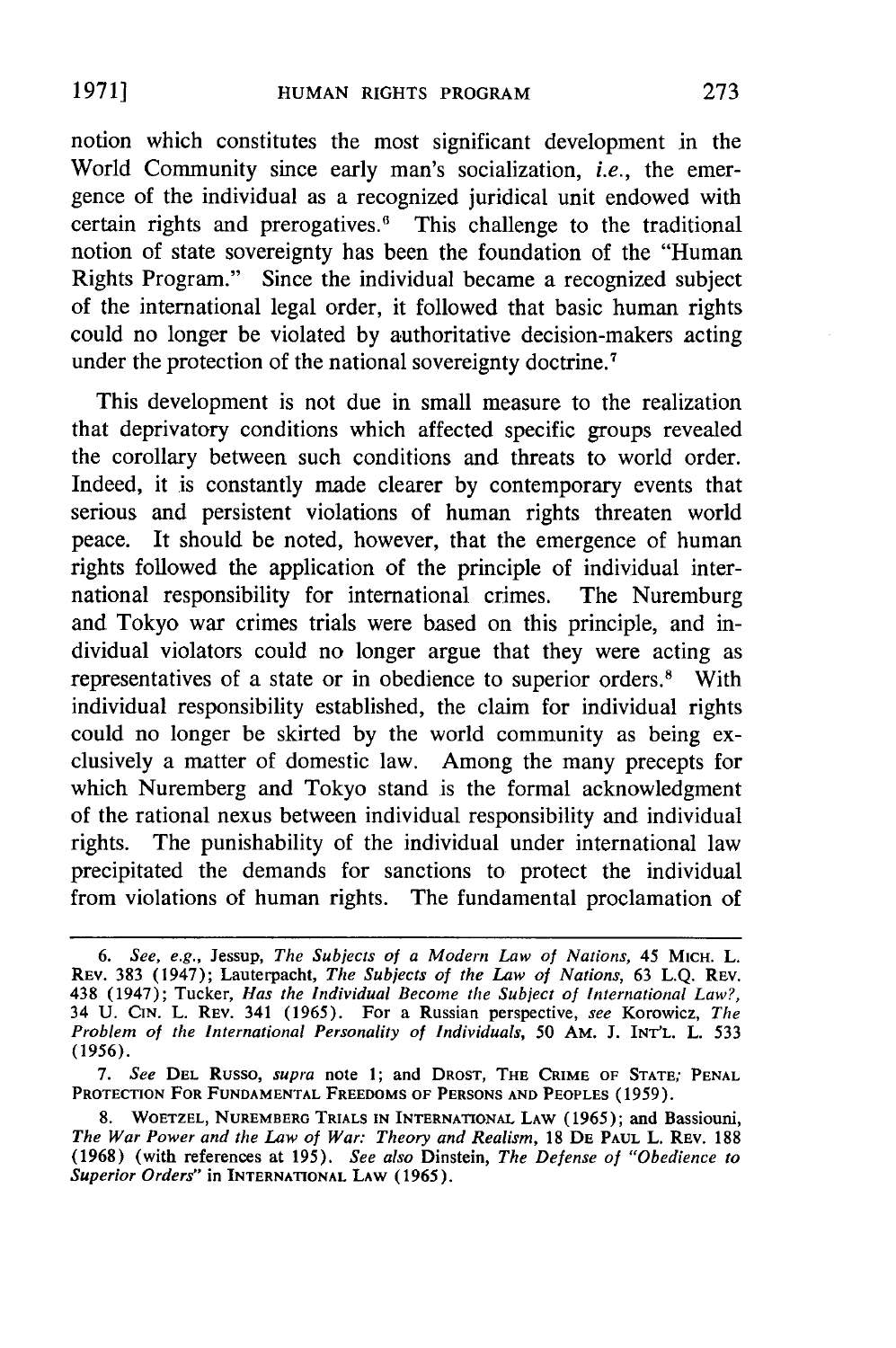such aspirations came in the Universal Declaration of Human Rights (1948), which is the cornerstone of subsequent international codifications. Since then an unprecedented outpour of concern for the protection of basic human values has been translated into many treaties, conventions, agreements, and protocols for the protection of human rights (see their compilation in the Appendix).

Considering also the multitude of writings of scholars, one can conclude that a virtual "Human Rights Program" is in progress, yet the difficulties inherent to this program remain substantial. Among these difficulties is the latent ambiguity of what constitutes "human rights," even though in terms of the ultimate development of that "program," such ambiguity may provide a needed flexibility. Another difficulty with the "program" is that the present formulation of world community aspirations (by the elaboration of treaties) is still a far cry from the translation of these aspirations into world community authoritative prescription.<sup>9</sup>

The "Human Rights Program" is, nonetheless, the most positive contribution made by the United Nations since its creation. Discussing the United Nation's role, Professor Ved Nanda examines the *Implementation of Human Rights-Steps Taken by the United Nations and Regional Organizations.* Very perceptively, the author states the problem not as ideological or philosophical but as one of implementation which he sees as arising primarily in two areas: the creation of effective machinery and procedures for implementation at the national, regional, and international level; and, the development of formal and informal structures of international cooperation in protecting human rights.

Professor Nanda points out that the formulation of a consensus as to the recognition of certain basic values generated world community expectations that basic human rights emerging from such a consensus will be protected. Professor Nanda proceeds to discuss the enforcement issue in its historical context within the United Nations. The thrust of the author's approach is to pursue alternatives among national and regional, as well as international implementation devices.

**<sup>9.</sup>** McDOUGAL **and FELICIANO, LAW AND MINIMUM** WORLD **PUBLIC** ORDER **(1960).**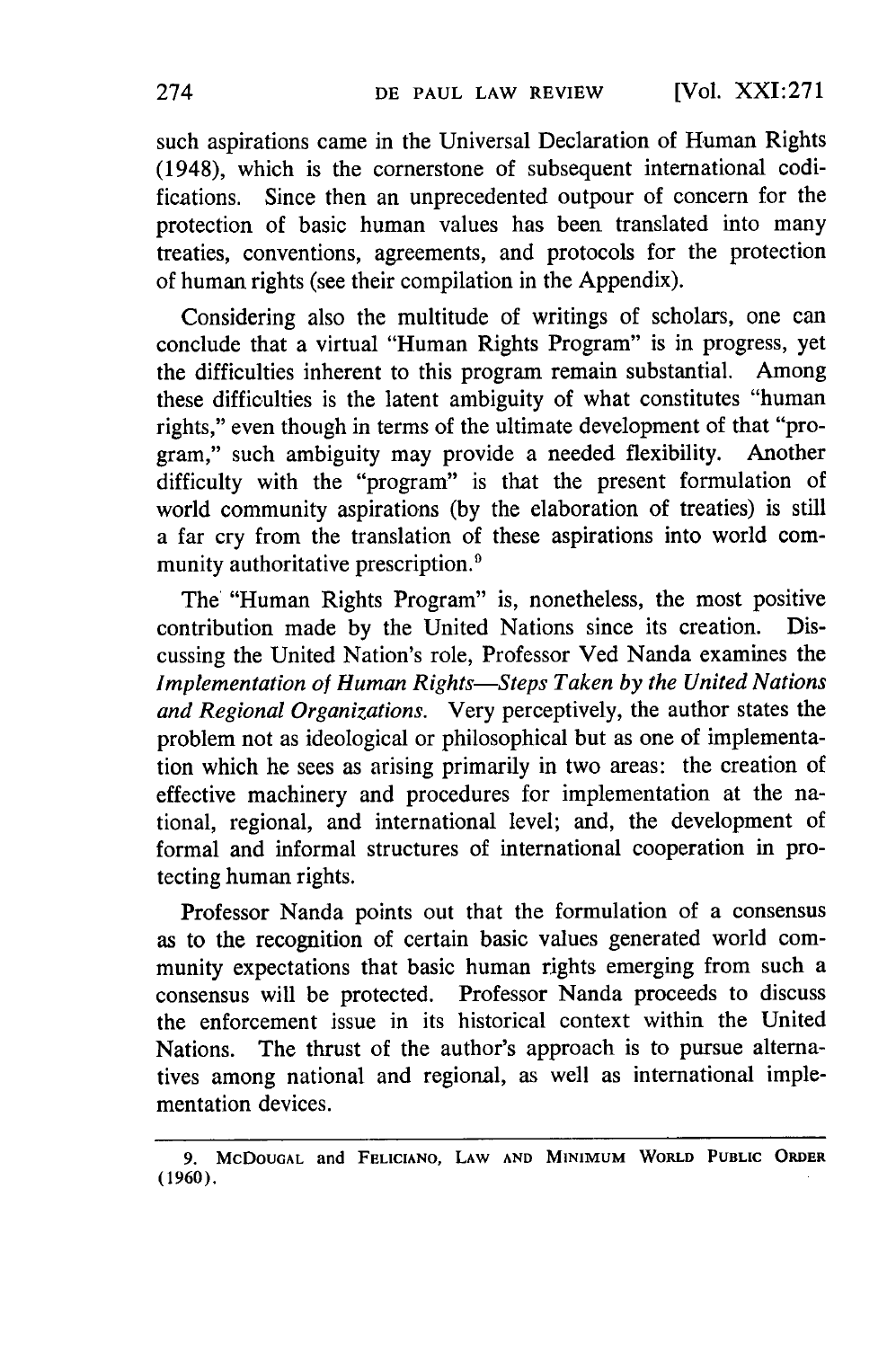The uneven progression of the "Human Rights Program" suggests that it is advisable to increase the possibility of successful implementation by encouraging alternative channels and diverse mech-. anisms and devices. In this vein Professor Nanda discusses regional arrangements such as the European system and the Inter-American system. These two major systems are covered in detail by two other articles. Dr. Linke writes on *The Influence of the European Convention of Human Rights on National European Criminal Proceedings,* showing the impact of this pioneering European experiment on national procedures. Indeed, fifteen European nations signed the European Convention on Human Rights which established a commission and a court of human rights. This is the only international forum which grants an individual standing to sue a state for violations of his human rights under the Convention. Such a supra-national structure is likely to develop elsewhere whenever a set of interlocking factors exist, manifesting the existence of commonly shared basic values in a given group.

An attempt to undertake a systematic examination of such a framework is made in another forum by Professors Myres McDougal, Harold Lasswell, and Lung-Chu-Chen."' Starting with a world society premise, they ascertain those interlocking values which fit their perception of a "world social process." These values are: respect (recognition and honor), enlightenment (the gathering, processing, and dissemination of information), well-being (safety, health, and comfort), wealth (control of resources), skill (opportunity to acquire and exercise capability in vocations, professions, and the arts), affection (intimacy, friendship, and loyalty), and rectitude (participation in forming and applying norms of responsible conduct).<sup>11</sup> The European experiment proves the validity of their theory.

Attorney Fernando Fournier, in his article entitled *The Inter-American Human Rights System,* discusses the Latin American experience and the emergence of a system embodied in the Inter-American treaties. The prospect of an Inter-American system developing along the lines of the European system is not unlikely,

*<sup>10.</sup>* Human *Rights* and World Public Order: **A** Framework **for** Policy-Oriented *Inquiry,* **63** AM. **J. INT'L.** L. **237 (1969).**

*II. Jd.* at 267.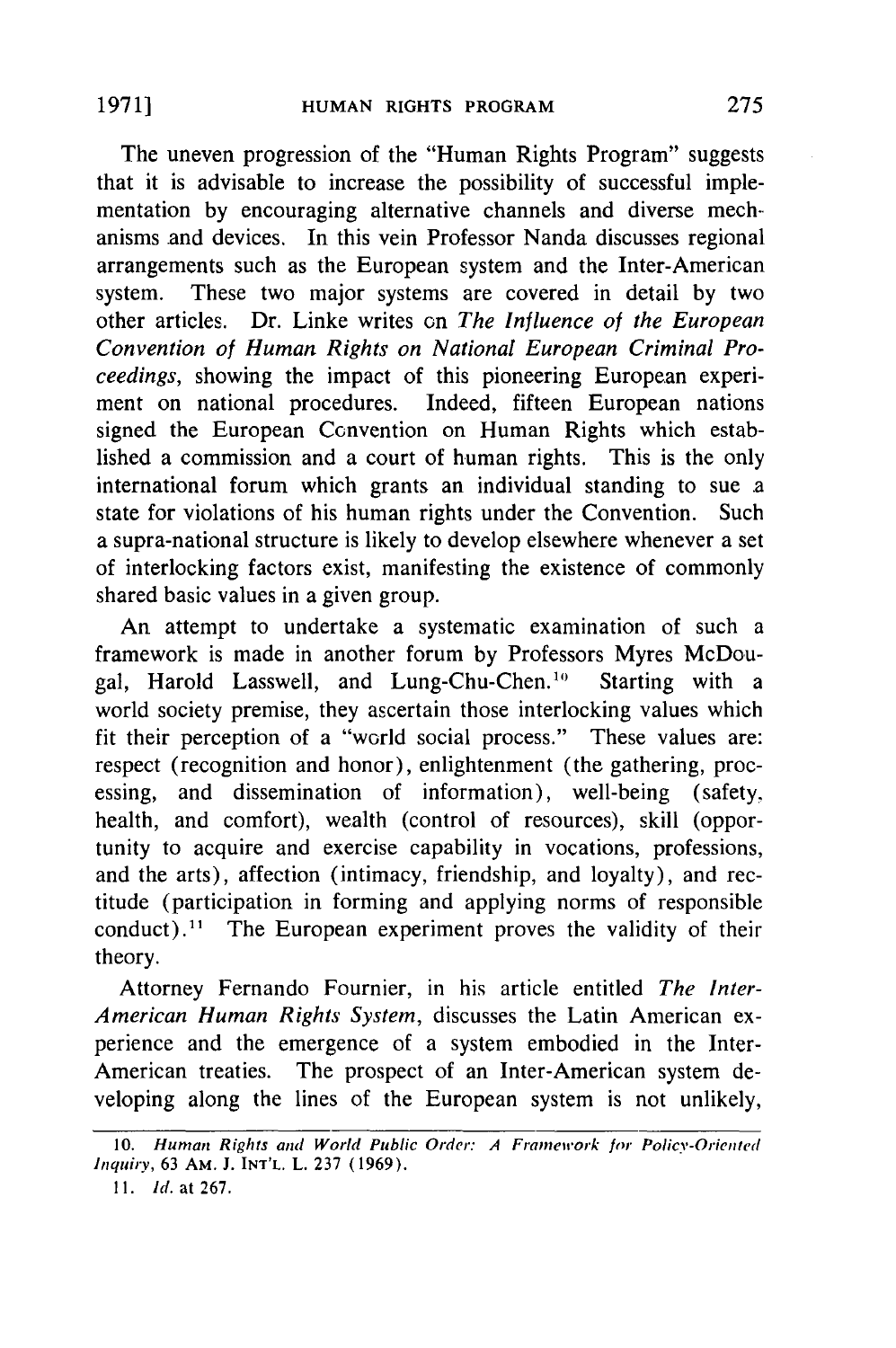even though a question of "ideology" in the sense of Professor Murphy's approach might prove to be the stumbling block in its attainment.

National implementation measures and the degree of their success can be assessed from the articles of Dr. Linke and attorney Fournier.

A specific study of the judicial significance accorded to human rights in the United States is offered by attorney Bruno Bitker. In his article entitled *Application of the Universal Declaration of Human Rights Within the United States,* he explores the application of specific provisions of the Universal Declaration of Human Rights in the courts of the United States. This article shows how a national judicial system has developed protection of human rights parallel to an existing international model. The difference between such a system and the European one is national versus supra-national implementation. As Professor Nanda proposes in his article, it is immaterial which of the two options are pursued if the desired result is ultimately attained.

Infringement of human rights is a process of social interaction which results in the value deprivation of the individual. As such, it is not geographically limited, but part of a repetitive world social process whereby deprivatory conditions exist by virtue of groups employing strategies to attain goals which deny the co-existing pursuit of different goals by other groups.<sup>12</sup>

The value-oriented goal of this analytical framework leads to the conclusion that gradual elimination of violative conduct can best be achieved by the transformation of social values which tolerate such conduct. Several examples already point to this, such as the elimination of slavery, the process of decolonization, and the struggle against racial discrimination. Even the shocking instances of genocidal proportions in Biafra and Bangladesh revealed the extent of world concern and, in the latter case, resulted in India's humanitarian intervention. The success of Europe's system points to the future realization of human aspirations. Even historically ineffective structures like the United Nation's Human Rights Commission are the subject of renewed interest. As late as March 28, 1972, petitions signed by 17,000 Lithuanians were desposited therewith in

<sup>12.</sup> McDOUGAL and **FELICIANO,** *supra* note 9.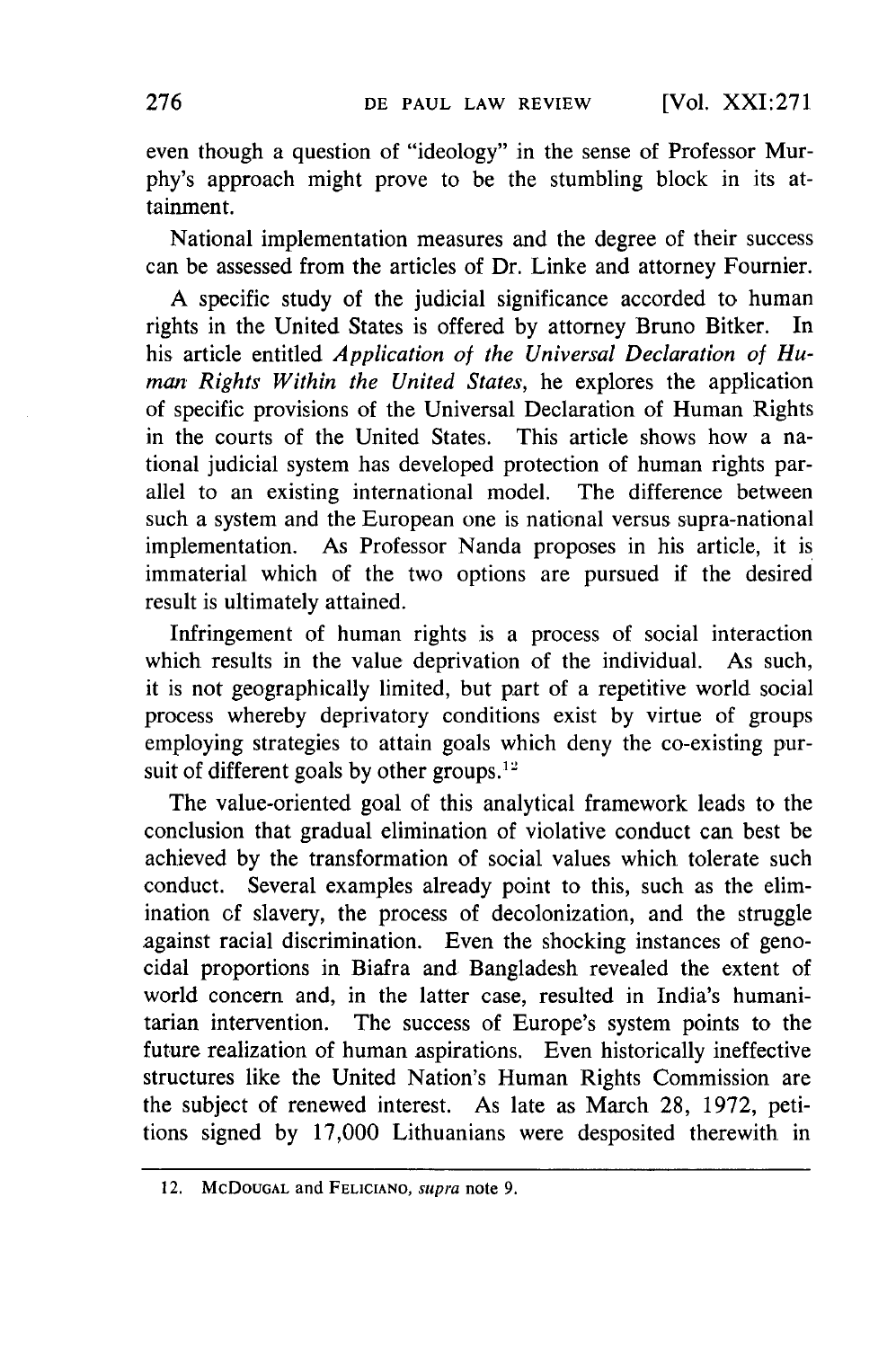protest against violations of their religious rights by the U.S.S.R.<sup>13</sup> This and other events are causing the United Nations to consider creating a world ombudsman, a "High Commission of Human Rights" to investigate and conciliate human rights violations (Secretary-General Waldheim is somewhat assuming this role in his efforts to resolve the problem of South-West African and apartheid in South Africa and Rhodesia.)

An avenue which this writer has advanced in reliance on previous proposals is to create an International Criminal Court which would have jurisdiction over international crimes, including serious violations of human rights.<sup>14</sup> Such a project has been advocated in several ways since the end of World War **I."** It is a far cry from being realized, but in 1953 the International Law Commission proposed a draft code for an International Criminal Court.<sup>16</sup> In 1954 it elaborated a draft Code of Offenses Against the Peace and Security of Mankind.<sup>17</sup> Neither proposal was acted upon. The 1948 Genocide Convention remains dead letter law as do most human rights conventions with notable exceptions in Europe. Concurrently, more sanctions have been developed in the areas of hijacking,<sup>18</sup> and international control of illicit drug traffic.<sup>19</sup> The assumption made by the writer is that the progress of the "Human Rights Program" is likely to follow the advances of individual responsibility before the world community as its history so far indicates. The new strategy proposed by this writer is therefore to convert the shield (protection of human rights) into a sword (international criminal responsibility), transforming world community aspirations into proscriptions. International

**1971]**

<sup>13.</sup> Chicago Sun-Times, March 28, 1972, at 1.

<sup>14.</sup> *See* I & II BASSIOUNI and NANDA, INTERNATIONAL CRIMINAL LAW (in print, 1972).

**<sup>15.</sup>** Its major proponent was the late V. V. Pella. See among his writings, *Towards An International Criminal Court,* 44 AM. **J. INT'L 37** (1950) and more recently, TOWARD A FEASIBLE INTERNATIONAL CRIMINAL **COURT** (Stone and Woetzel eds. 1971).

<sup>16.</sup> *See* **1953** report of the Committee on International Jurisdiction, 9 U.N. GAOR Supp. 12, **U.N.** Doc. A/2645 (1954); and **MUELLER** and WISE, INTERNA-**TIONAL** CRIMINAL LAW **587** (1965).

**<sup>17.</sup>** 9 **U.N.** GAOR Supp. 9, **U.N.** Doc. A/2693 (1954); and MUELLER and WISE, *supra* note 16, at 626.

**<sup>18.</sup>** *See* **I** Symposium on Aero-Space Law, 20 DE **PAUL** L. REV. **323** (1970).

**<sup>19.</sup>** Bassiouni, *The International Narcotics Control Scheme: A Proposal* 46 St. John's Law Rev. **--** (1972).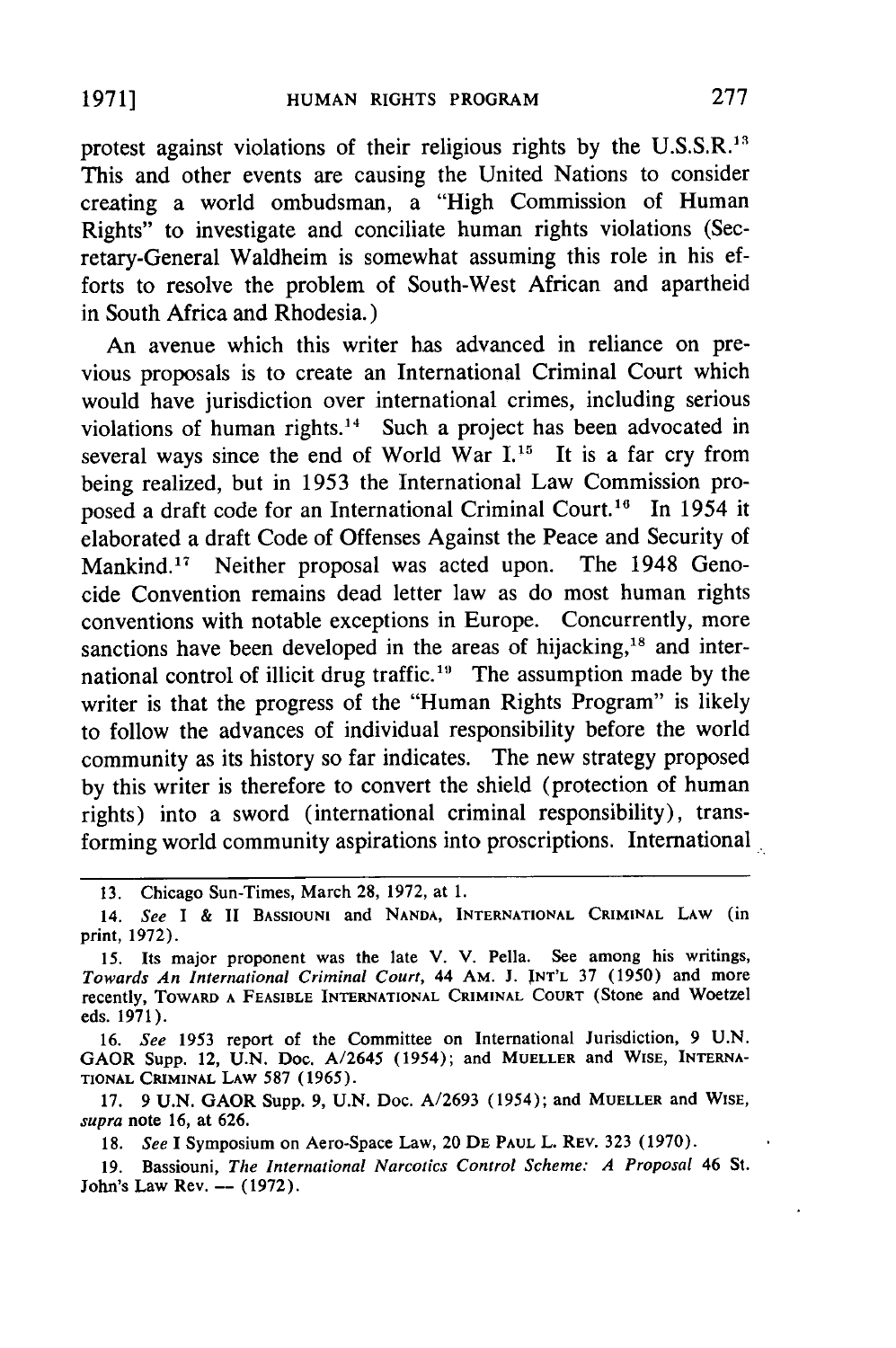criminal law should become the means and method of human rights guarantees. Progress continues to follow an uneven pattern but optimism is warranted.<sup>20</sup> The "Human Rights Program" is moving but this is due to *people,* (rather than states), who now claim their rights and are willing to enforce such claims because their basic values accept no less.

### APPENDIX

## CHART SHOWING RATIFICATIONS OF THE INTERNATIONAL CONVENTIONS OF HUMAN RIGHTS

(As of April  $1970$ )\*

#### TABLE OF **CONVENTIONS**

#### **GENERAL CONVENTIONS**

- 1. International Covenant on Economic, Social and Cultural Rights, December 16, 1966, **U.** N. Doc. A/CONF. 32/4 at **3** (not in force, 6 ratifications).
- 2. International Covenant on Civil and Political Rights, December 16, 1966, U.N. Doc. A/CONF. 32/4 at 8 (not in force, 6 ratifications).
- **3.** Optional Protocol to the International Covenant on Civil and Political Rights, December 16, 1966, **U.** N. Doc. A/CONF. 32/4 at 16 (not in force, **3** ratifications).
- 4. European Convention on Human Rights, November 4, 1950, **213** U.N.T.S. 221 (entry into force on September **3,** 1953-16 ratifications).
- 4a. Protocol to the European Convention on Human Rights, March 20, 1952, **213** U.N.T.S. 262 (entry into force on May 18, 1954-16 ratifications).
- 4b. Protocol No. 2 to the European Convention on Human Rights, Conferring upon the European Court of Human Rights competence to give advisory opinions, May 6, 1963, Council of Europe, European Convention on Human Rights, Collected Texts, 1966 (not in force, 14 ratifications).
- 4c. Protocol No. **3** to the European Convention on Human Rights, amending Articles 29, **30** and 34 of the Convention, May 6, 1963, Council of Europe, European Convention on Human Rights, Collected Texts, 1966 (not in force, 14 ratifications).

<sup>20.</sup> *See* Nanda and Bassiouni, *Slavery and Slavetrade, Steps Toward Eradication, 12 SANTA CLARA LAWYER - (1972).* 

<sup>\*</sup> As of publication date, this is the latest compilation available. *See* 3 **HUMAN** RIGHTS **JOURNAL** 357 (1970).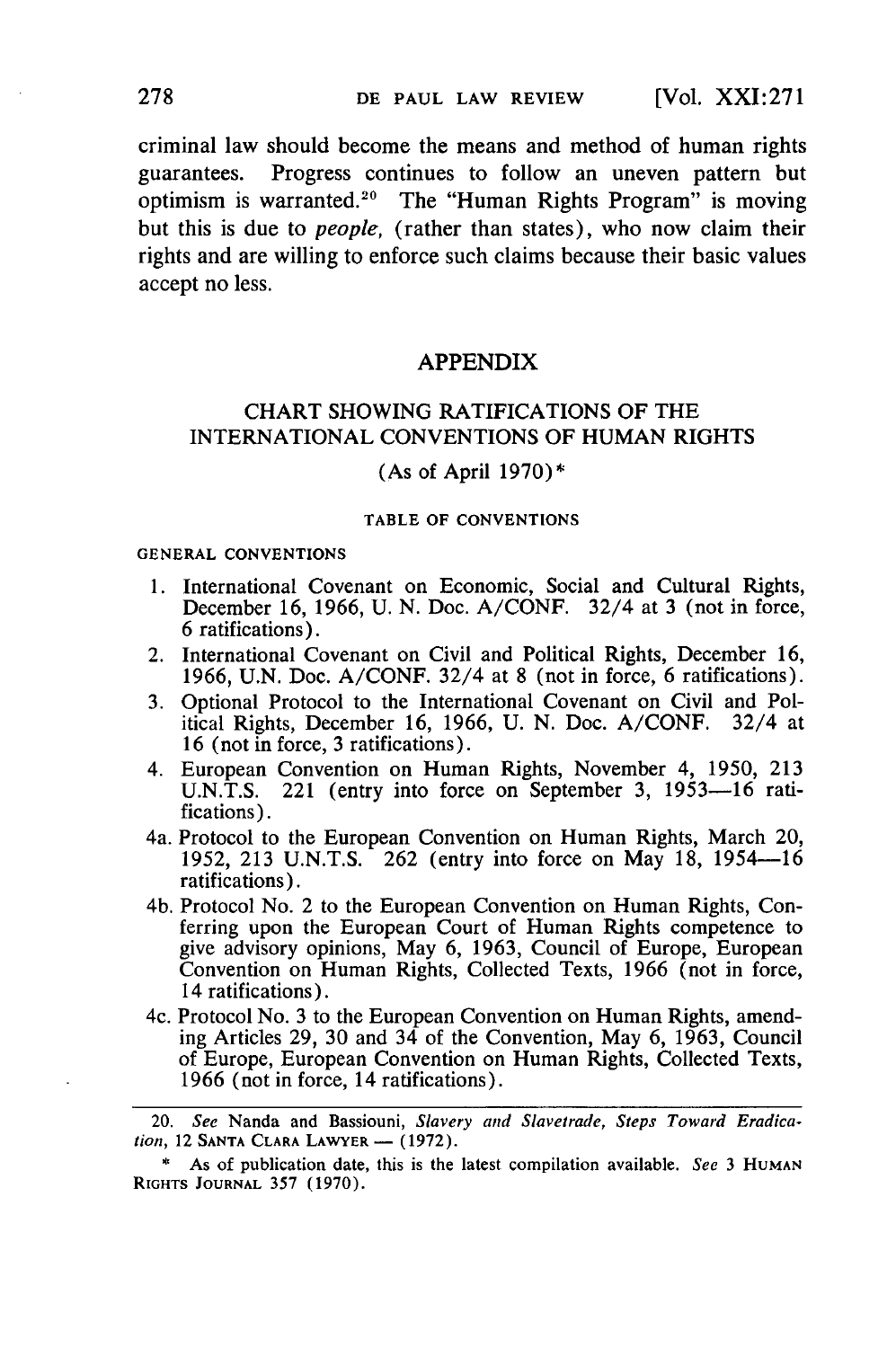- 4d. Protocol No. 4 to the European Convention on Human Rights, securing certain rights and freedoms other than these already included in the Convention and in the first Protocol thereto, September 16, **1963,** Council of Europe, European Convention on Human Rights, Collected Texts (entry into force on May 2, 1968—8 ratifications).
- 4e. Protocol No. **5** to the European Convention on Human Rights, amending Articles 22 and 40 of the Convention, January 20, 1966, Council of Europe, European Convention on Human Rights, Collected Texts (not in force, 11 ratifications).
- 4f. European Agreement relating to persons participating in proceedings of the European Commission and Court of Human Rights, May 6, 1969, Council of Europe, European Treaty Series, No. 67 (not in force, no ratification).
- 5. European Social Charter, October 18, 1969, 529 U.N.T.S. **89** (entry into force on February 26, 1965-9 ratifications).
- 6. American Convention on Human Rights, November 22, 1969, H.R.J. Vol. **111-1** (not in force, 1 ratification).

#### HUMANITARIAN **CONVENTIONS**

- **7.** Geneva Convention for the Amelioration of the Condition of the Wounded and Sick in Armed Forces in the Field, August 12, 1949, **75** U.N.T.S. **31** (125 ratifications).
- **8.** Geneva Convention for the Amelioration of the Condition of the Wounded, Sick and Shipwrecked Members of the Armed Forces at Sea, August 12, 1949, 75 U.N.T.S. **85** (125 ratifications).
- 9. Geneva Convention relative to the Treatment of Prisoners of War, August 12, 1949, **75** U.N.T.S. **135** (125 ratifications).
- 10. Geneva Convention relative to the Protection of Civilian Persons in Time of War, August 12, 1949, **75** U.N.T.S. 287 (125 ratifications).

#### **PROTECTION OF THE PERSON**

- **11.** Convention on the Prevention and Punishment of the Crime of Genocide, December 9, 1948, **78** U.N.T.S. **277** (entry into force on January 12,  $1951-75$  ratifications).
- 12. Convention on the Non-Applicability of Statutory Limitations to War Crimes and Crimes against Humanity, November **26,** 1968, Annex to General Assembly Resolution 2391 (XXIII) of November 26, 1968 (not in force, 8 ratifications).
- **13.** Slavery Convention signed at Geneva on September 25, 1926, as amended **by** Protocol, December **7,** 1953, 212 U.N.T.S. **17** and 182 U.N.T.S. 51 (entry into force on July **7,** 1955-66 ratifications).
- 14. Supplementary Convention on the Abolition of Slavery, the Slave Trade and Institutions and Practices Similar to Slavery, September 7, 1956, 266 U.N.T.S. 3 (entry into force on April 30, 1957-75 ratifications).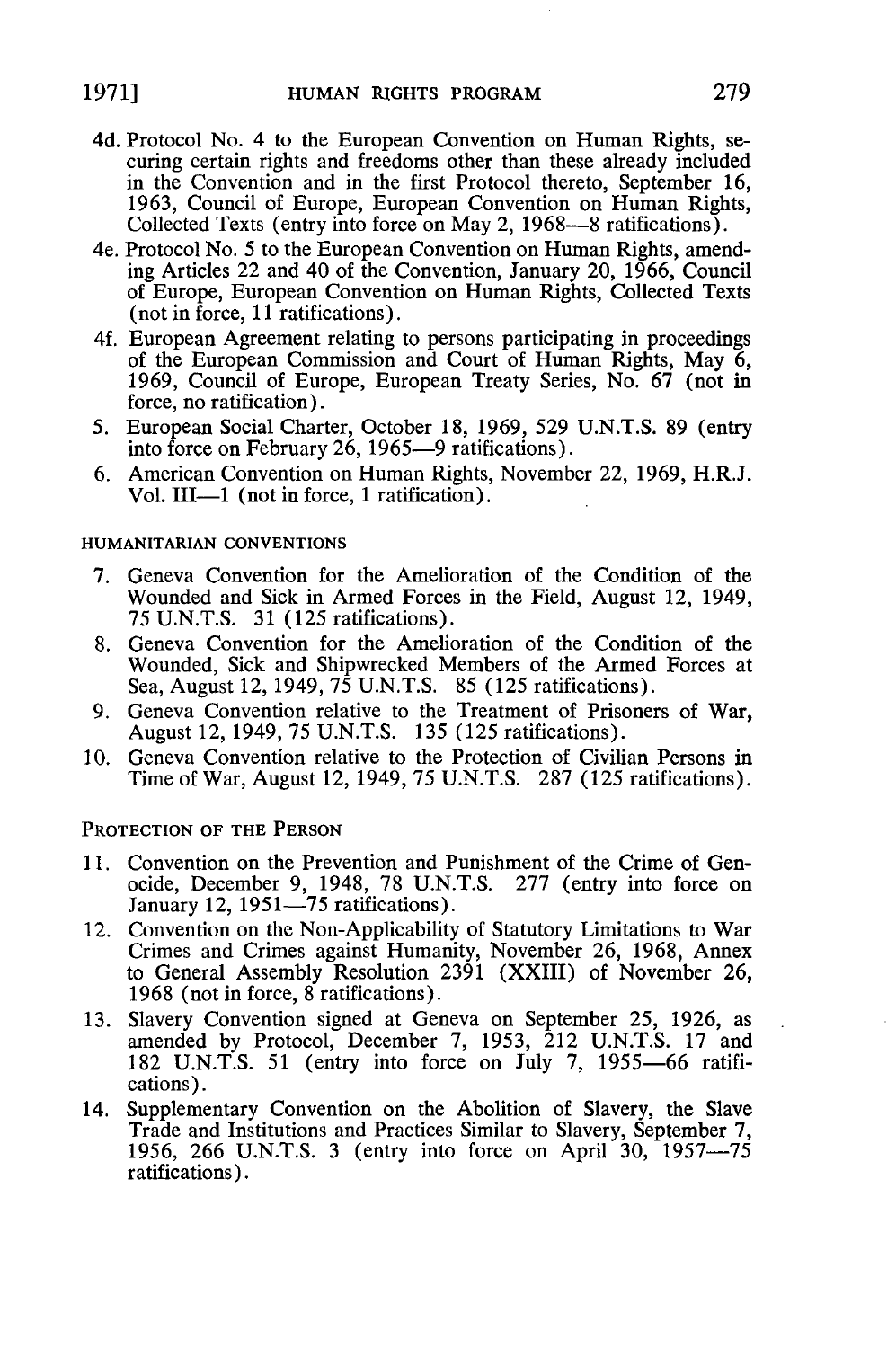- 15. Convention for the Suppression of the Traffic in Persons and of the Exploitation of the Prostitution of Others, March 21, 1950, 96 U.N.T.S. 271 (entry into force on July 25, 1951—39 ratifications).
- 16. I.L.O. Convention (No. 29) concerning the Forced Labour, 1930, I.L.O. Conventions et Recommandetions, 1919-1966, Geneve 1966 at 181 (105 ratifications).
- 17. I.L.O. Convention (No. 105) Concerning the Abolition of Forced Labor, June 25, 1957, 320 U.N.T.S. 291 (entry into force on January 17, 1959-88 ratifications).

#### **ELIMINATION OF DISCRIMINATION**

- **18.** International Convention on the Eliminations of **All** Forms of Racial Discrimination, December 21, **1965, U. N.** Doc. **A/CONF.** 32/4 at **23** (entry into force, January 4, **1969, 37** ratifications).
- **19.** I.L.O. Convention (No. **100)** concerning Equal Remuneration for Men and Women Workers for Work of Equal Value, June 29, 1951, 165 U.N.T.S. 303 (entry into force on May 23, 1953-69 ratifications).
- 20. I.L.O. Convention (No. 111) on Discrimination in Employment and Occupation, June 25, 1958, 362 U.N.T.S. 31 (entry into force on June 15, 1960—71 ratifications).
- 21. UNESCO Convention Against Discrimination in Education, December 14, 1960, 429 U.N.T.S. 93 (entry into force on May 22, 1962-54 ratifications).
- 21 a. Protocol instituting a Conciliation and Good Offices Commission to be responsible for seeking a settlement of any disputes which may arise between State Parties to the Convention Against Discrimination in Education, December 10, 1962, U.N. Doc. A/CONF. 32/4 at 33 (entry into force on October 24, 1968-19 ratifications).

**PROTECTION OF ALIENS, REFUGEES, AND STATELESS PERSONS**

- 22. **O.A.S.** Convention on Asylum, February 20, **1928,** International Conferences of American States, **1889-1928** at 434 (14 ratifications).
- **23. O.A.S.** Convention of Political Asylum, December **26, 1933,** International Conferences of American States, 1st Supplement, **1933-** 1940 at **116** (14 ratifications).
- 24. **O.A.S.** Convention on Diplomatic Asylum, March **28,** 1954, International Conferences of American States, 2nd Supplement, 1942- 1954 at 334 **(11** ratifications).
- **25. O.A.S.** Convention on Territorial Asylum, March **28,** 1954, International Conferences of American States, 2nd Supplement, 1942- 1954 at 345 **(9** ratifications).
- **26. O.A.S.** Convention relative to the Rights of Aliens, January **29, 1902,** International Conferences of American States, **1889-1928** at **90 (10** ratifications).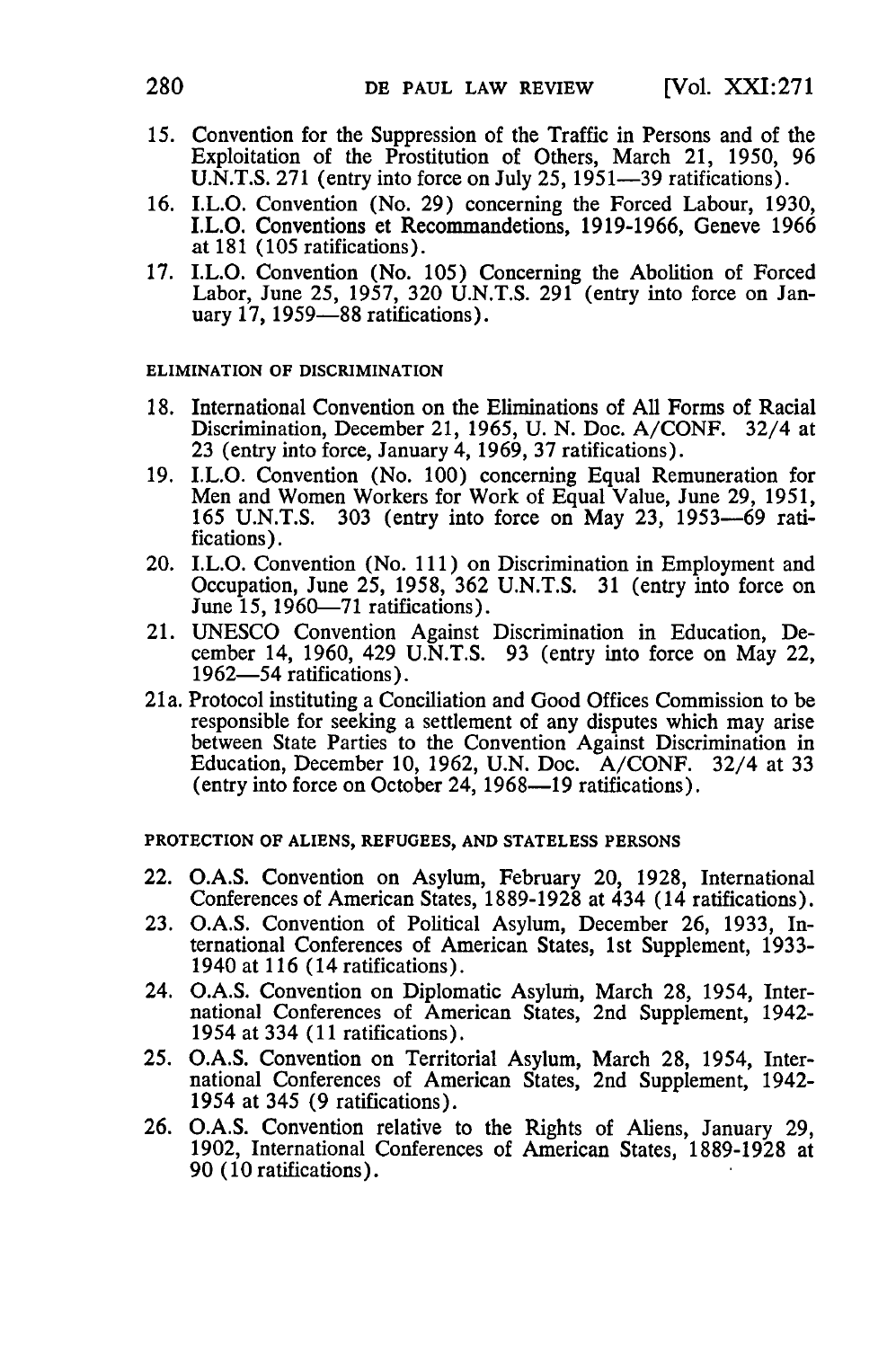- **27. O.A.S.** Convention establishing the Status of naturalized citizens who again take up their residence in the country of their origin, August 13, 1906, International Conferences of American States, 1889-1928 at **131** (10 ratifications).
- 28. O.A.S. Convention on Status of Aliens, February 20, 1928, International Conferences of American States, 1889-1928 (15 ratifications).
- **29.** Convention relating to the Status of Refugees, July **28,** 1951, **189** U.N.T.S. **137** (entry into force on April 22, **1954-58** ratifications).
- 29a. Protocol relating to the Status of Refugees, January **31,** 1967, **U. N.** Doc. A/CONF. 32/4 at **70** (entry into force on October 4, **1967- 37** ratifications).
- **30.** O.A.V. Convention governing the specific aspects of refugee problems of Africa, September 10, 1969, III-1 H.R.J. (not in force, 1 ratification).
- **31.** Convention relating to the Status of Stateless Persons, September **28,** 1954, 360 U.N.T.S. 117 (entry into force on June 6th, 1960-21 ratifications).
- **32.** Convention on the Reduction of Statelessness, August **30,** 1961, **U.** N. Doc. A/CONF. 32/4 at **53** (not in force, 2 ratifications).

#### **PROTECTION OF WOMEN**

- **33.** Inter-American Convention on the Granting of Political Rights to Women, May 2, 1948, International Conferences of American States, 2nd Supplement, 1942-1954 at 229 (15 ratifications).
- 34. Inter-American Convention on the Granting of Civil Rights to Women, May 2, 1948, International Conferences of American States, 2nd Supplement, 1942-1954 at 230 (14 ratifications).
- **35.** Convention on the Political Rights of Women, March 31, 1953, 193 U.N.T.S. 135 (entry into force on July **7,** 1954-65 ratifications).
- **36.** O.A.S. Convention on the Nationality of Woman, December 26, 1933, International Conferences of American States, 1st Supplement, 1933-1940 at 106 (13 ratifications).
- **37.** Convention on the Nationality of Married Women, February 20, **1957,** 309 U.N.T.S. 65 (entry into force on August 11, 1958-39 ratifications).
- 38. Convention on Consent on Marriage, Minimum Age For Marriage and Registration of Marriages, December 10, 1962, 521 U.N.T.S. 231 (entry into force on December 9, 1964-21 ratifications).

#### **PROTECTION OF WORKERS**

**39.** I.L.O. Convention (No. **87)** on Freedom of Association and Protection of the Right to Organize, July 9, 1948, **68 U.N.T.S.** 17 **(77** ratifications).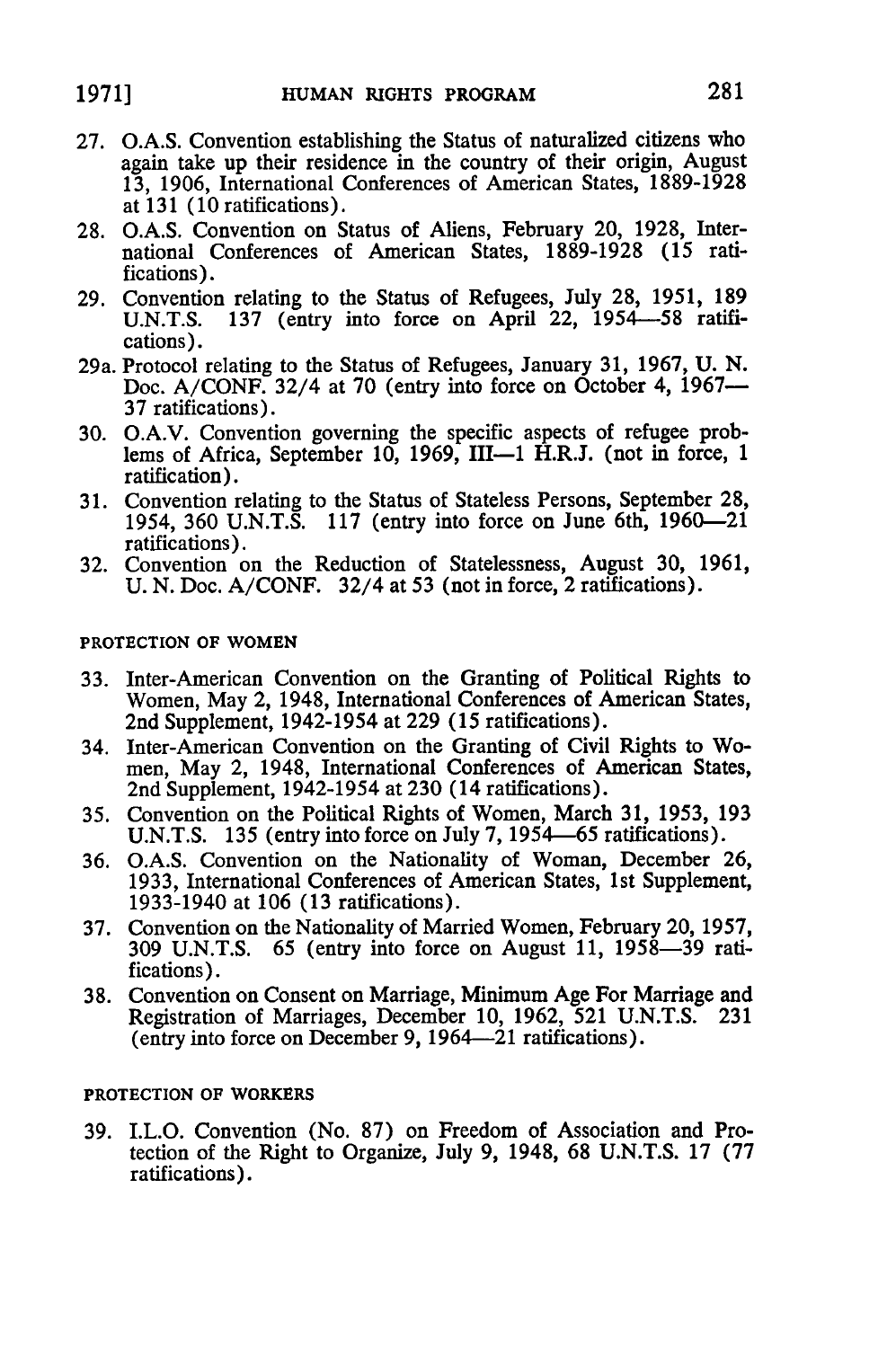- 40. I.L.O. Convention (No. 98) on Right to Organize and Collective Bargaining, July 1, 1949, 96 U.N.T.S. 247 (entry into force on July **18,** 1951-90 ratifications).
- 41. I.L.O. Convention (No. 122) concerning employment policy, July 9, 1966, U.N. Doc. A/CONF. 32/4 at 83 (entry into force on July 15, 1966-31 ratifications).

#### PROTECTION OF THE FREEDOM OF INFORMATION

42. Convention on the International Right of Correction, March 31, 1953, 435 U.N.T.S. 191 (entry into force on August 24, 1962- 9 ratifications).

#### TABLE OF **RATIFICATIONS**

#### **(NUMBERS** CORRESPOND TO **LIST** OF **CONVENTIONS)**

#### AFRICA

- *South Africa :* 7, 8, 9, 10, 13, 15. *Algeria :* 7, 8, 9, **10,** 11, 13, 14, *15,* 16, 17, 19, 20, 21, 29, 29a, 31, 39, 40, 41. *Botswana :* 7, 8, 9, 10, 29, 29a, 31. *Burundi :* 16, 17, 29. *Cameroon :* 7, 8, 9, 10, 16, 17, 29, 29a, 39, 40. *Congo (Brazzaville)* 7, 8, 9, 10, 16, 21, 29, 35, 39. *Congo (Kinshassa)* 7, 8, 9, 10, 11, 16, 19, 29, 40. *Ivory Coast :* 7, 8, 9, 10, 16, 17, 19, 20, 29, 29a, 39, 40. *Dahomey :* 7, 8, 9, 10, 16, 17, Dahomey:<br>21, 29, 38. *Ethiopia :* 7, 8, 9, 10, 11, 13, 14, 20, 29, 29a, 35, 39, 40, 42. *Gabon :* 7, 8, 9, 10, 16, 17, 19, 20, 29, 35, 39, 40. *Gambia* 7, 8, 9, 10, 29, 29a. *Ghana :* 7, 8, 9, 10, 11, 14, 16, 17, 18, 19, 20, 29, 29a, 35, 37, 39, 40. *Guinea :* 7, 8, 9, 10, 13, 15, 16, 17, 19, 20, 21, 29, 29a, 31, 39, 40, 41. *Guinée équatoriale*: *Upper Volta :* 7, 8, 9, 10, 11, 15, 16, 19, 20, 38, 39, 40. *Kenya :* 7, 8, 9, 10, 16, 17, 29, 40.
- *Lsotho* 7, 8, 9, 10, **16,** 39, 40.
- *Liberia* 7, 8, 9, 10, 11, 13, 16, 17, 20, 21, 29, 30, 31, 39, 40.
- *Libya :* 7, 8, 9, 10, 13, 15, 16, 17, 18, 19, 20, 40.
- *Madagascar :* 7, 8, 9, 10, 13, 16, 18, 19, 20, 21, 21a, 29, 35, 39, 41.
- *Malawi :* 7, 8, 9, 10, 13, 14, 15, 19, 20, 35, 37, 40.
- *Mali :* 7, 8, 9, 10, 15, 16, 17, 19, 20, 38, 39, 40.
- *Morocco :* 7, 8, 9, 10, 11, 13, 14, 16, 17, 20, 21, 21a, 29, 40.
- *Mauritius* 13, 14, 16, 35, 37, 40.
- *Mauritania* 7, 8, 9, 10, 16, 20, 39.
- *Niger :* 7, 8, 9, 10, 13, 14, 16, 17, 18, 19, 20, 21, 21a, 29, 29a, 35, 38, 39, 40.
- *Niggria :* 7, 8, 9, 10, 13, 14, 16, 17, 18, 21, 29, 29a, 39, 40.
- *Uganda* :.7, 8, 9, 10, 13, 14, 16, 17, 21, 21a, 31, 37, 40, 41.
- *United Arab Republique :* 7, 8, 9, 10, 11, 13, 14, 15, 16, 17, 18, 19, 20, 21, 39, 40, 42.
- *Central African Republic : 7,* 8, 9, 10, 16, 17, 19, 20, 21, 29, 29a, 35, 39, 40.
- *United Republic of Tanzania :* 7, 8, 9, 10, 13, 14, 16, 17, 29, 29a, 37, 40.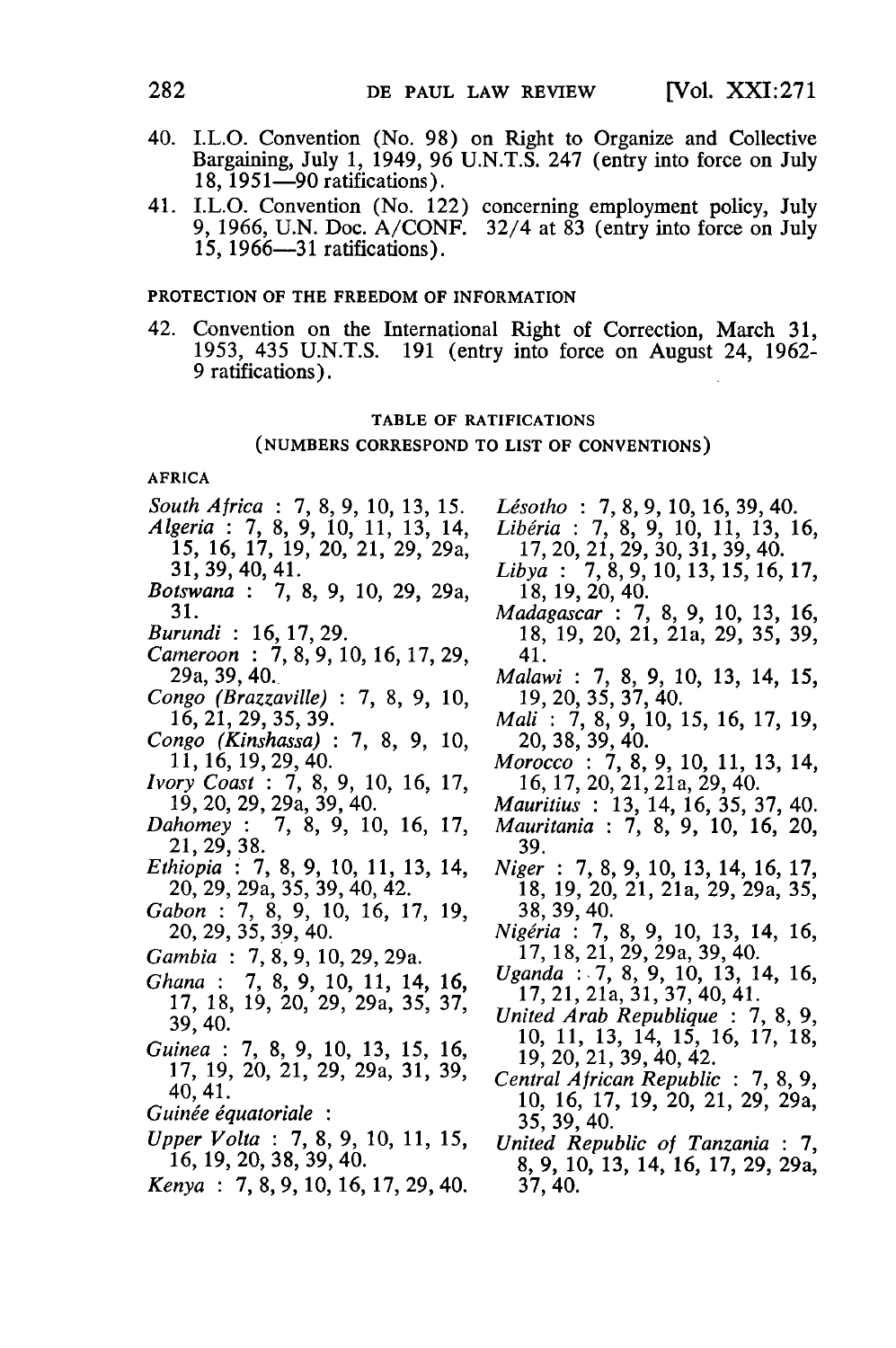- *Rwanda* 17. *Sdndgal* **:7, 8, 9, 10, 16, 17, 19,** 20, 21, 21a, 29, 29a, 35, 39, 40, 41.
- *Sierra Leone :* 7, 8, 9, 10, 13, 14, 16, 17, 18, 19, 20, 21, 35, 37, 39, 40, 42.
- *Somalia :* 7, 8, 9, 10, 16, 17, 20.
- *Swaziland* 18, 29a.

#### **AMERICA**

- *Argentina* **7,** 8, 9, 10, 11, 14, 15, 16, 17, 18, 19, 20, 21, 21a, 27, 28, 29, 29a, 33, 34, 35, 36, 37, 38, 39, 40.
- *Barbados :* 7, 8, 9, 10, 16, 17, 39, 40.
- *Bolivia* 26, 39.
- *Brazil* : 7, 8, 9, 10, 11, 13, 14, 15, 16, 17, 18, 19, 20, 21, 22, 23, 24, 25, 28, 29, 33, 34, *35,* 36, 38, 40, 41.
- *Canada :* 7, 8, 9, 10, 11, 13, 14, 17, 20, 29, 29a, 35, 37, 41.
- *Chile :* 7, 8, 9, 10, 11, 16, 23, 26, 27, 28, 35, 36, 41.
- *Colombia :* 1, 2, 3, 7, 8, 9, 10, 11, 16, 17, 19, 20, 22, 23, 24, 25, 26, 27, 28, 29, 33, 34, 36.
- *Costa Rica :* 1, 2, 3, 6, 7, 8, 9, 10, 11, 16, 17, 18, 19, 20, 21, 21a, 22, 23, 24, 25, 26, 27, 28, 33, 34, 35, 36, 39, 40, 41.
- *Cuba :* 7, 8, 9, 10, 11, 13, 14, 15, 16, 17, 19, 20, 21, 22, 23, 33, 34, 35, 36, 37, 38, 39, 40, 42.
- *El Salvador :* 7, 8, 9, 10, 11, 17, 22, 23, 24, 25, 26, 27, 33, 34, 42.
- *Equador* : 1, 2, 3, 7, 8, 9, 10, 11, 13, 14, 16, 17, 18, 19, 20, 22, 23, 24, 25, 26, 27, 28, 29, 29a, 33, 34, 35, 36, 37, 39, 40.
- *United States of America : 7,* **8,** 9, 10, 13, 14, 27, 28, 29a, 36.
- *Guatemala :* 7, 8, 9, 10, 11, 17, 19, 20, 22, 23, 26, 28, 33, 34, 35, 36, 37, 39, 40, 42.

*Sudan* : 7, 8, 9, 10, 13, 14, 16, 40. *Chad* **16,** 17, 19, 20, 39, 40.

- *Togo* 7, 8, 9, 10, 16, 29, 29a, 39. *Tunisia :* 1, 2, 7, 8, 9, 10, 11, 13, 14, 16, 17, 18, 19, 20, 21, 29, 29a, 31, 35, 38, 39, 40, 41.
- *Zambia :* 7, 8, 9, 10, 16, 17, 29, 29a, 41.
- *Guyana :* 7, 8, 9, 10, 16, 17, 39, 40.
- *Haiti :* 7, 8, 9, 10, 11, 14, 15, 16, 17, 19, 28, 33, 35, 40.
- *Honduras :* 7, 8, 9, 10, 11, 16, 17, 19, 20, 22, 23, 26, 27, 33, 34, 36, 39, 40.
- *Jamaica :* 7, 8, 9, 10, 11, 13, 14, 16, 17, 29, 35, 37, 39, 40, 42.
- *Mexico :* 7, 8, 9, 10, 11, 13, 14, 15, 16, 17, 19, 20, 22, 23, 24, 28, 34, 36, 39.
- *Nicaragua :* 7, 8, 9, 10, 11, 16, 17, 20, 22, 23, 26, 27, 28, 33, 34, 35, 36, 39, 40.
- *Panama :* 7, 8, 9, 10, 11, 16, 17, 18, 19, 20, 21, 21a, 22, 23, 25, 27, 28, 33, 34, 36, 39, 40.
- *Paraguay :* 7, 8, 9, 10, 16, 17, 19, 20, 22, 23, 24, 25, 29, 29a, 33, 34, 39, 40,41.
- *Peru :* 7, 8, 9, 10, 11, 16, 17, 19, 21, 22, 23, 24, 28, 29, 33, 39, 40, 41.
- *Dominican Republic :* 7, 8, 9, 10, 14, 16, 17, 19, 20, 24, 26, 28, 33, 34, 35, 37, 38, 39, 40.
- *Trinidad and Tobago :* 7, 8, 9, 10, 13, 14, 16, 17, 31, 35, 37, 38, 39, 40.
- *Uruguay :* 7, 8, 9, 10, 11, 17, 18, 22, 24, 25, 28, 39, 40.
- *Vngzugla :* **7, 8,** 9, 10, 11, 15, 16, 17, 18, 21, 24, 25, 40.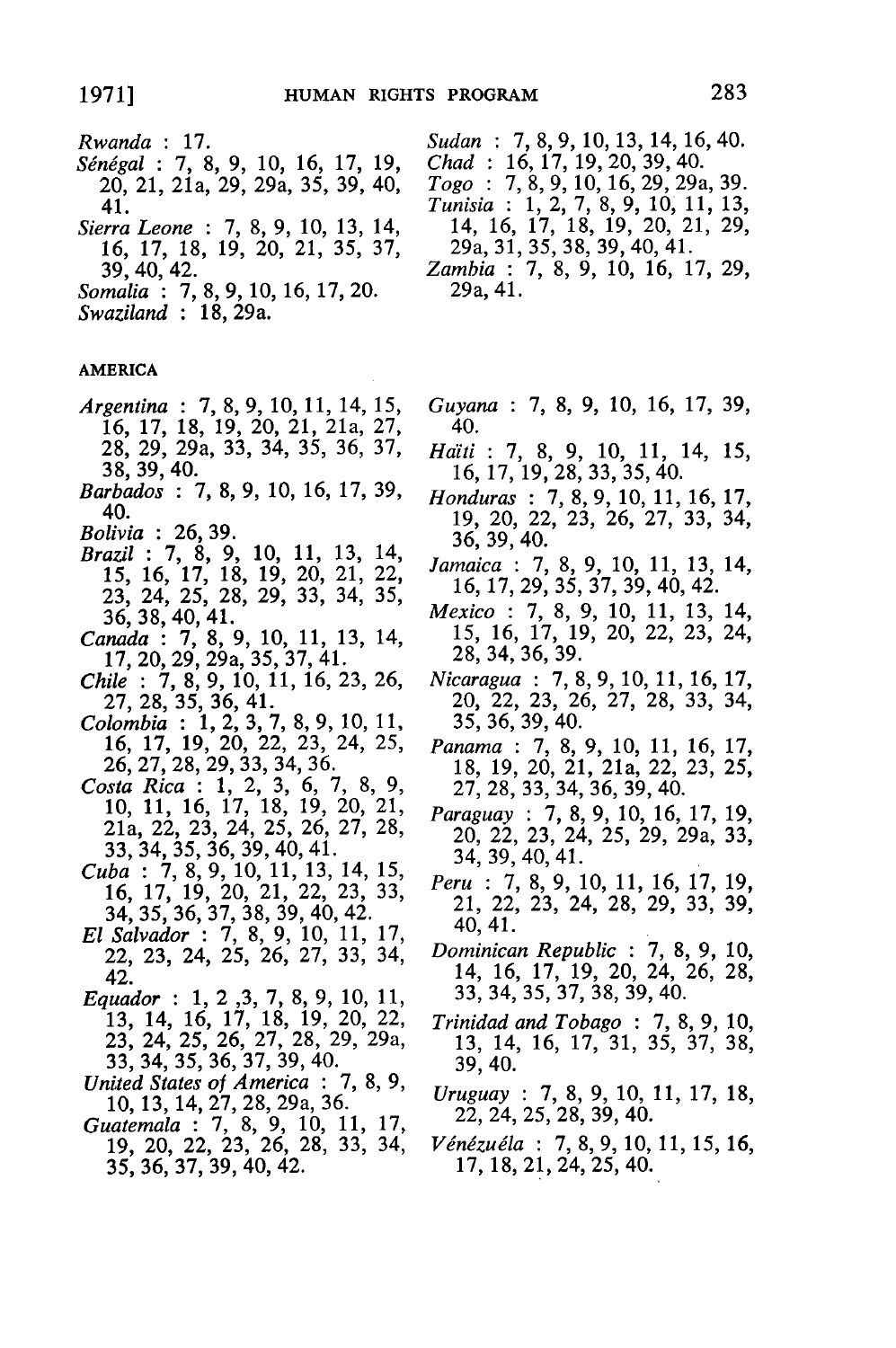#### **ASIA AND THE PACIFIC**

- *Afghanistan :* **7, 8, 9, 10, 11, 13,** 14, 17, 19, 20, **35.**
- *Saudi Arabia :* **7, 8,9, 10, 11.** *Australia :* 7, **8, 9, 10, 11, 13,** 14, 16, 17, 21, 29, 37, 41.
- *Burma :* 11, 13, 16, 39.
- *Cambodia :* 7, 8, 9, 10, 11, 14, 16.
- *Ceylon :* 7, 8, 9, 10, 11, 13, 14, 15, 16, 37.
- *China :* 11, 13, 14, 17, 19, 20, 21, 35, 37, 40.
- *Maldive Islands*
- *India :* 7, 8, 9, 10, 11, 13, 14, 15, 16, 18, 19, 20, 35.
- *Indonesia :* 7, 8, 9, 10, 16, 19, 21, 35, 40.
- *Iraq :* 7, 8, 9, 10, 11, 13, 14, 15, 16, 17, 18, 19, 20, 40, 41.
- *Iran :* 7, 8, 9, 10, 11, 14, 16, 17, **18, 20, 21.**
- *Isral :* 7, 8, 9, 10, 11, 13, 14, 15, 16, 17, 19, 20, 21, 21a, 29, 29a, 31, 35, 37, 39, 40, 41.
- *Japan :* 7, 8, 9, 10, 15, 16, 19, 35, 39,40.
- *Jordan :* 7, 8, 9, 10, 11, 13, 14, 16, 17, 19, 20, 40, 41.
- *Kowait :* 7, 8, 9, 10, 13, 14, 15, 16, 17, 18, 20, 21, 39.
- *Laos :* 7, 8, 9, 10, 11, 14, 16, 35.
- *Lebanon :* 7, 8, 9, 10, 11, 21, **35.**

#### **EUROPE**

- *Albania :* 7, 8, **9,** 10, 11, 13, 14, 15, 16, 19, 21, 35, 37, 39, 40.
- *Austria :* 4, 4a, 4b, 4c, 4d, 4e, 5, 7, 8, 9, 10, 11, 13, 14, 16, 17, 19, 29, 35, 37, 38, 39, 40.
- *Belgium :* 4, 4a, 7, 8, 9, 10, 11, 13, 14, 15, 16, 17, 19, 29, 29a, 31, 35, 39, 40, 41.
- *Bulgaria :* 7, 8, 9, 10, 11, 12, 14, 15, 16, 18, 19, 20, 21, 35, 37, 39, 40.
- *Cyprus :* 1, 2, 4, 4a, 4b, 4c, 4e, 5, 7, 8, 9, 10, 14, 16, 17, 18, 20, 29, 29a, 35, 39, 40, 41.
- *Malaysia* : 7, 8, 9, 10, 14, 16, 17, 37, 40.
- *Mongolia* 7, 8, 9, 10, 11, 12, 13, **18, 19,** 20, 21, **35, 39,** 40.
- *Npal :* 7, 8,9, 10, 11, 13, 14, 35.
- *New Zealand :* 7, 8, 9, 10, 13, 14, 16, 17, 21, 29, 35, 37, 38, 41.
- *Pakistan :* 7, 8, 9, 10, 11, 13, 14, 15, 16, 17, 18, 20, 35, 39, 40.
- *Philippines :* 7, 8, 9, 10, 11, 13, 14, 15, 17, 18, 19, 20, 21, 21a, 35, 38, 39, 40.
- *Republic of Korea :* 7, 8, 9, 10, 11, 15, 31, 35.
- *Republic of Vietnam :* 7, 8, 9, 10, 11, 13, 16, 20, 21, 21a, 40.
- *Western Samoa :* 16, 17, 38, 40.
- *Singapour-Singapore :* 15, 37.
- *Syria :* 1, 2, 7, 8, 9, 10, 11, 13, 14, 15, 16, 17, 18, 19, 20, 39, 40.
- *Thailand :* 7, 8, 9, 10, 16, 17, 35, 41.
- *Ygmen :* 20.
- *South Yemen :* 16, 17, 40.
- *People's Republic of China : 7,* 8, 9, 10.
- *People's Democratic Republic of Korea :* 7, 8, 9, 10.
- *Democratic Republic of Vietnam* 7, 8, 9, 10.
- *Denmark :* 4, 4a, 4b, 4c, 4d, 4e, 5, 7, 8, 9, 10, 11, 13, 14, 16, 17, 19, 20, 21, 21a, 29, 29a, 31, 35, 37, 38, 39, 40.
- *Spain :* 7, 8, 9, 10, 11, 14, 15, 16, 17, 18, 19, 20, 21.
- *Finland :* 7, 8, 9, 10, 11, 13, 14, 16, 17, 19, 29, 29a, 31, 35, 38, 39, 40, 41.
- *France :* 7, 8, 9, 10, 11, 13, 14, 15, 16, 17, 19, 21, 21a, 29, 31, 35, 39, 40, 42.
- *Greece :* 4, 4a, 7,8,9, 10, 11, 13, 16, 17, 29, 29a, 35, 39, 40.